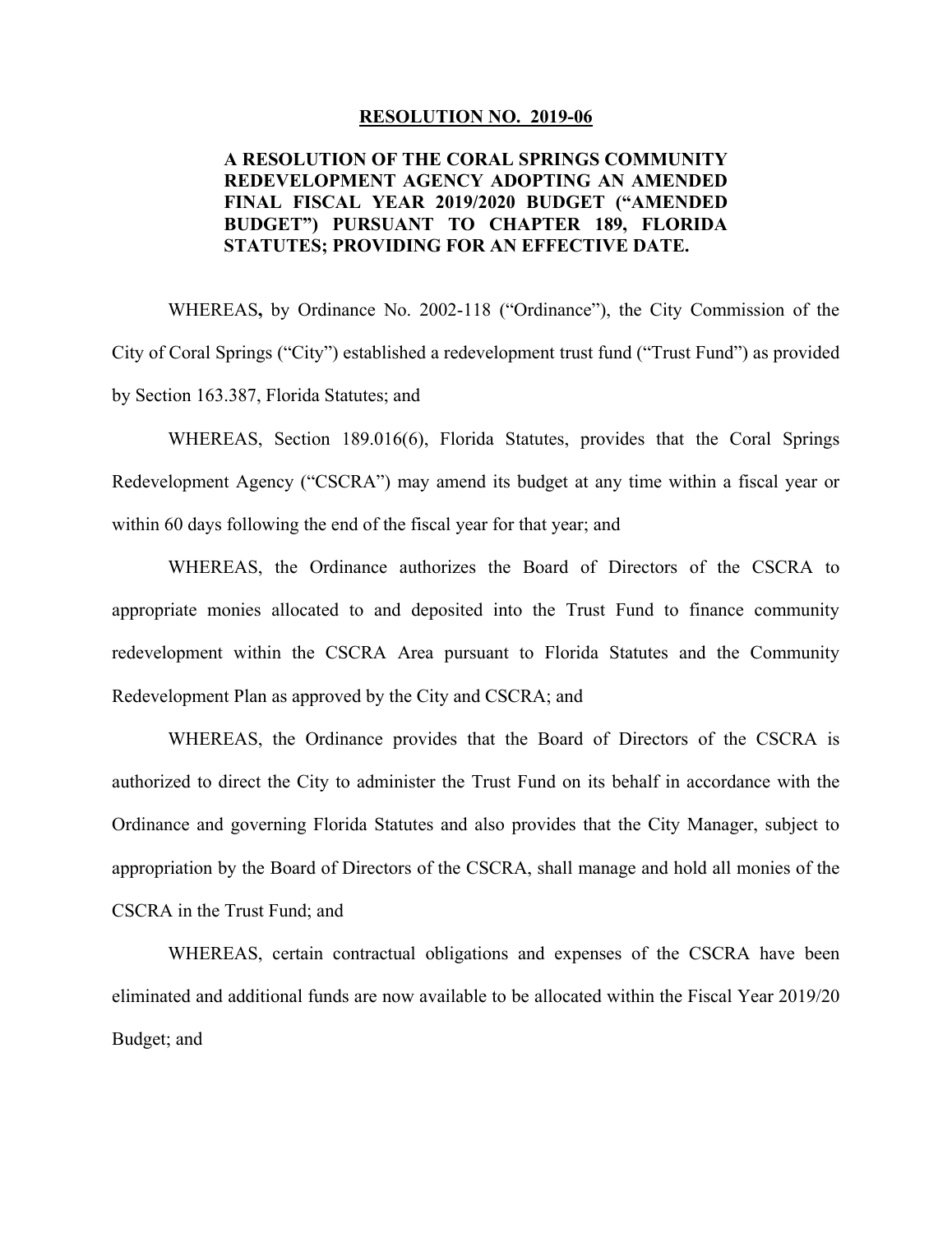# NOW, THEREFORE, BE IT RESOLVED BY THE BOARD OF DIRECTORS OF THE CORAL SPRINGS COMMUNITY REDEVELOPMENT AGENCY:

Section 1. The Board of Directors hereby approves and adopts the Amended Budget for Fiscal Year 2109/20 (the "Amended Budget") attached hereto as Exhibit "A".

Section 2. The City Manager is hereby authorized and directed to take the necessary actions to reflect the appropriations identified in Section 1 hereof in the Trust Fund of the Coral Springs Community Redevelopment Agency for Fiscal year 2019/2020.

 Section 3. The clerk of the CRA is hereby authorized to transmit the Amended Budget of the CRA to the City Commission of the City of Coral Springs and Broward County in compliance with the requirements of Florida Statutes.

Section 4. The Amended Budget shall be posted on the CRA's official website within 5 days after adoption and shall remain on the website for a at least 2 years thereafter.

Section 5. This Resolution shall take effect immediately upon its passage and adoption and shall be effective as of October 1, 2019.

PASSED AND ADOPTED THIS 21<sup>ST</sup> DAY OF OCTOBER 2019.

### \_\_\_\_\_\_\_\_\_\_\_\_\_\_\_\_\_\_\_\_\_\_\_\_\_\_\_\_ JOHN M. WALSH, Chair

ATTEST:

APPROVED AS TO LEGAL FORM AND **SUFFICIENCY** 

DEBRA THOMAS, CMC CITY CLERK

 $\frac{1}{2}$  ,  $\frac{1}{2}$  ,  $\frac{1}{2}$  ,  $\frac{1}{2}$  ,  $\frac{1}{2}$  ,  $\frac{1}{2}$  ,  $\frac{1}{2}$  ,  $\frac{1}{2}$  ,  $\frac{1}{2}$  ,  $\frac{1}{2}$  ,  $\frac{1}{2}$  ,  $\frac{1}{2}$  ,  $\frac{1}{2}$  ,  $\frac{1}{2}$  ,  $\frac{1}{2}$  ,  $\frac{1}{2}$  ,  $\frac{1}{2}$  ,  $\frac{1}{2}$  ,  $\frac{1$ VANESSA T. STEINERTS, CRA Attorney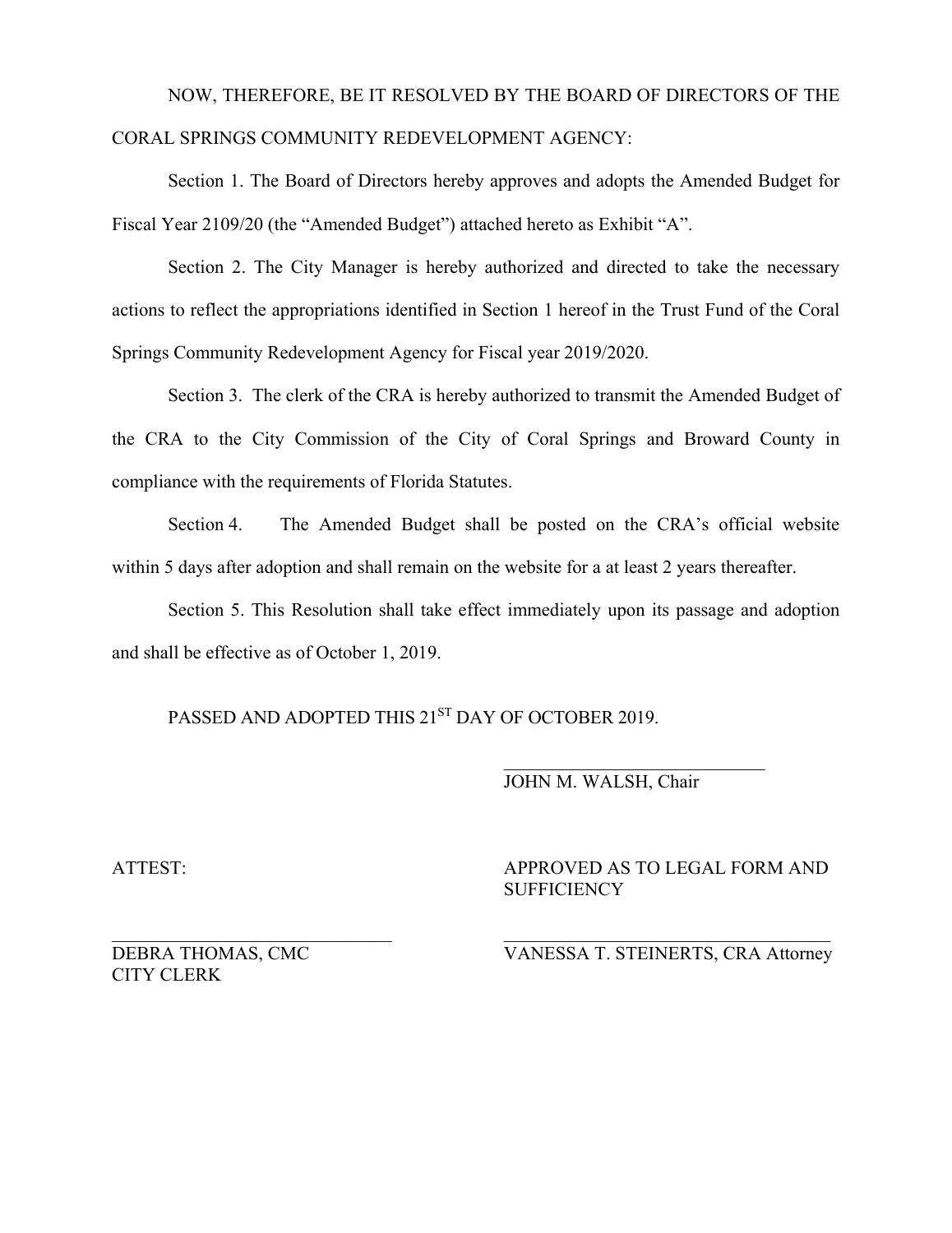# NOW, THEREFORE, BE IT RESOLVED BY THE BOARD OF DIRECTORS OF THE CORAL SPRINGS COMMUNITY REDEVELOPMENT AGENCY:

Section 1. The Board of Directors hereby approves and adopts the Amended Budget for Fiscal Year 2109/20 (the "Amended Budget") attached hereto as Exhibit "A".

Section 2. The City Manager is hereby authorized and directed to take the necessary actions to reflect the appropriations identified in Section 1 hereof in the Trust Fund of the Coral Springs Community Redevelopment Agency for Fiscal year 2019/2020.

Section 3. The clerk of the CRA is hereby authorized to transmit the Amended Budget of the CRA to the City Commission of the City of Coral Springs and Broward County in compliance with the requirements of Florida Statutes.

The Amended Budget shall be posted on the CRA's official website Section 4. within 5 days after adoption and shall remain on the website for a at least 2 years thereafter.

Section 5. This Resolution shall take effect immediately upon its passage and adoption and shall be effective as of October 1, 2019.

PASSED AND ADOPTED THIS 21ST DAY OF OCTOBER 2019.

WALSH, Chair

ATTEST:

DEBRA THOMAS, CMC **CITY CLERK** 

APPROVED AS TO LEGAL FORM AND **SUFFICIENCY** 

VANESSA T. STEINERTS, CRA Attorney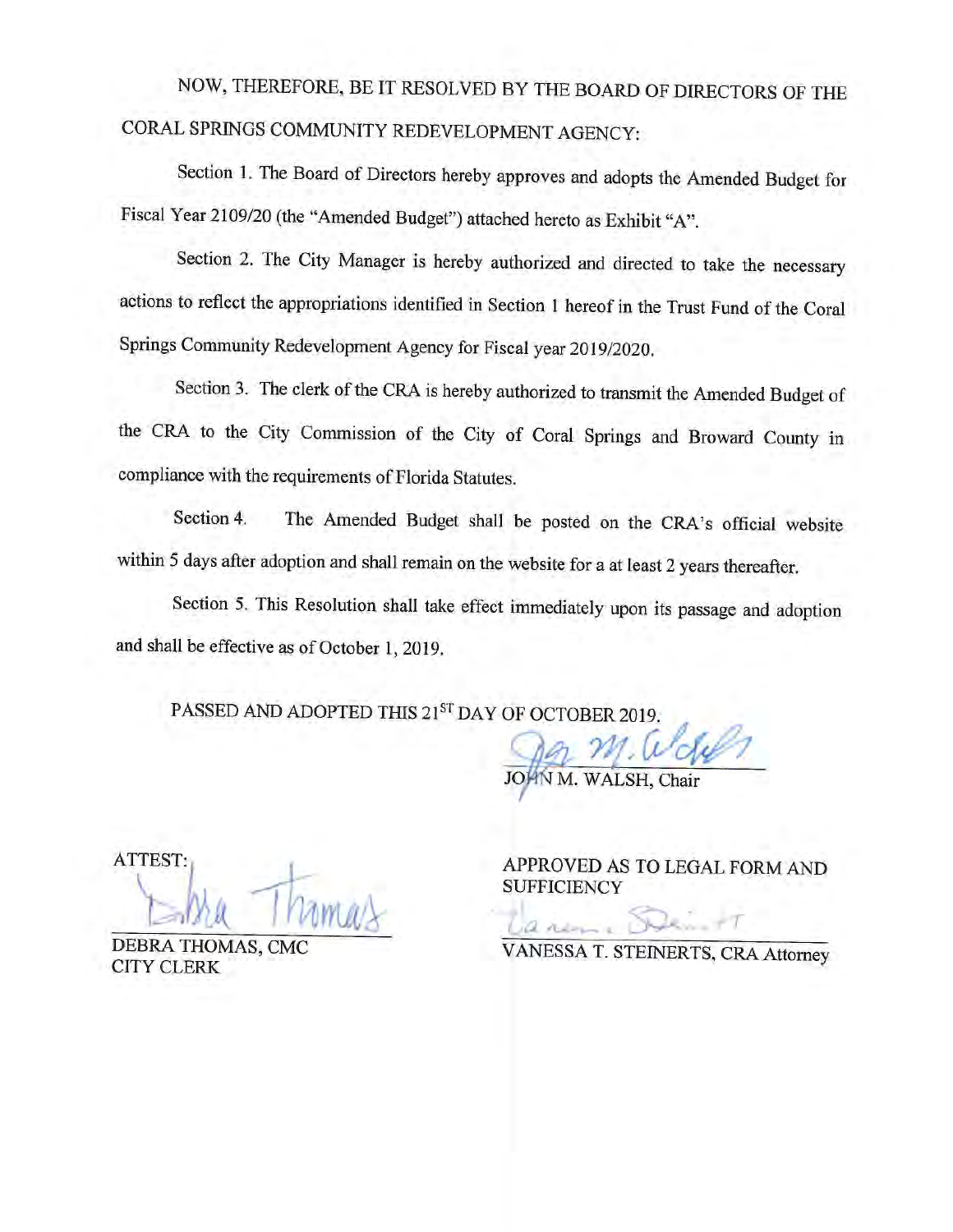## Exhibit "A"

Fiscal Year 2019/20 Amended Budget